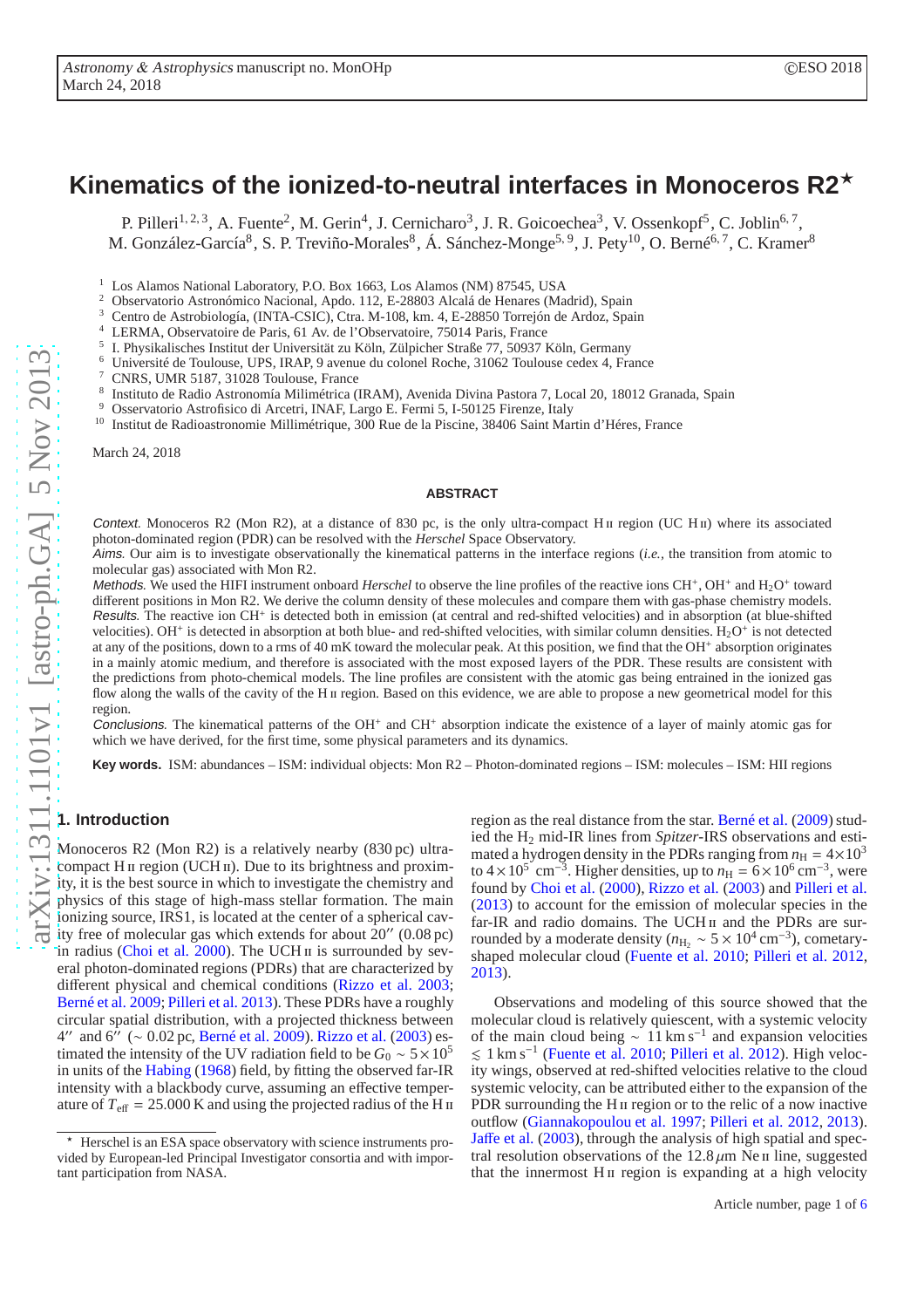

<span id="page-1-1"></span>Fig. 1. In colors, the C<sup>18</sup>O 2-1 integrated intensity in the range [5-15] km s<sup>-1</sup> [\(Pilleri et al. 2012\)](#page-5-6). Squares indicate the positions of the OH<sup>+</sup> 1-0 (971 GHz) observations, and the white circles show the HPBW of *Herschel* at this frequency. White dashed contours show the  $H(42\alpha)$  integrated intensity from 1 to 11 K km s<sup>-1</sup> in linear steps of 2 K km s<sup>-1</sup>. Black contours represent the relative variation of the continuum emission at 971 GHz from SPIRE-FTS, in 20% intervals of the peak, 0.6 K.

 $v_{\rm exp} = 10 \,\rm km\,s^{-1}$ . [Zhu et al.](#page-5-9) [\(2005](#page-5-9)) refined this scenario, showing that these patterns are more likely explained by a model in which the cavity is devoid of gas and dust and is maintained by stellar wind pressure. In this interpretation, the central  $H \text{II}$  region is not expanding, but the ionized gas runs along the walls of the surrounding cloud, a behavior also registered in other UCH II regions [\(Zhu et al. 2008](#page-5-10)). Finally, the overall Mon R2 com[plex seems to undergo a slow rotation](#page-5-6) [\(Loren 1977](#page-5-11)[;](#page-5-6) Pilleri et al. [2012\)](#page-5-6).

Our previous observations of the molecular gas in Mon R2 [\(Pilleri et al. 2012](#page-5-6)) put a strong upper limit to the expansion velocity of the innermost layers of this region, in agreement with the interpretation of [Zhu et al.](#page-5-9) [\(2005\)](#page-5-9). We have obtained new high spectral resolution observations with *Herschel* that provide new insights into the geometry and kinematics of the intermediate atomic layers between the H<sub>II</sub> gas and the fully molecular gas. *Herschel* allows us to detect reactive ions such as OH<sup>+</sup>,  $H_2O^+$  and CH<sup>+</sup> that trace the first steps of the chemistry in UVilluminated gas. In particular, the Heterodyne Instrument for the Far Infrared (HIFI, [de Graauw et al. 2010](#page-5-12)) allows us to resolve the line profiles and constrain the kinematics of the gas where the atomic/ionized to molecular/neutral gas transition takes place. In Sect. [2](#page-1-0) we present our observations, and the results are reported in Sect. [3.](#page-2-0) Sections [4](#page-2-1) and [5](#page-4-0) present the discussion and conclusions.

#### <span id="page-1-0"></span>**2. Observations**

The observations presented here were obtained as part of two programs of the *Herschel* Space Observatory [\(Pilbratt et al.](#page-5-13) [2010](#page-5-13)): the WADI key program [\(Ossenkopf et al. 2011](#page-5-14)), and a follow-up open-time program (PI: P. Pilleri). We observed the CH<sup>+</sup> (1-0, 835 GHz), OH<sup>+</sup> (N=1-0, J=2-1, 971 GHz) and H<sub>2</sub>O<sup>+</sup>  $(1_{11} - 0_{00}, 1115 \text{ GHz})$  transitions using HIFI to resolve the kinematics of these lines. We also obtained a  $2' \times 2'$  HIFI on-the-fly (OTF) map of the [C<sub>II</sub>] <sup>2</sup> $P_{3/2} \leftarrow P_{1/2}$  line at 1900.5 GHz. The



<span id="page-1-2"></span>Fig. 2. Observed spectra of the CH<sup>+</sup> (red) and OH<sup>+</sup> (black) lines at different position: the Ionization front (IF), the Molecular Peak 1 (MP1) and the Continuum Point CP1. The continuum levels have been divided by two to correct for the DSB observations. Vertical dashed lines show the transition velocities, assuming a bulk velocity of the cloud of 11 km s<sup>−</sup><sup>1</sup> .

HPBW of *Herschel* at these frequencies is 25′′, 22′′, 19′′and 11′′ for the CH<sup>+</sup>, OH<sup>+</sup>, H<sub>2</sub>O<sup>+</sup> and [C<sub>II</sub>] lines, respectively.

In this paper, we present data taken at three different posi-tions (Fig. [1\)](#page-1-1): the Ionization Front (IF,: RA<sub>J2000</sub>=06h07m46.2s,  $DEC<sub>J2000</sub> = -06°23'08.3'$ , the Molecular Peak 1 (MP1) at offset  $[+10^{\prime\prime}, -10^{\prime\prime}]$  relative to the IF, and Continuum Point 1 (CP1) at offset  $[-28$ ",  $10$ "]. The former two points have been studied in detail in several molecular and atomic lines (e.g. [Rizzo et al.](#page-5-1) [2003;](#page-5-1) [Fuente et al. 2010;](#page-5-5) [Pilleri et al. 2012](#page-5-6); [Ginard et al. 2012;](#page-5-15) [Ossenkopf et al. 2013](#page-5-16); [Pilleri et al. 2013\)](#page-5-3) and are key references for this source. The last point (CP1) was chosen to be the as far as possible from the IF position and still have a significant continuum at the observed frequencies.

The OH<sup>+</sup> line at all positions and the  $H_2O^+$  line toward MP1 were observed using single pointing, double beam switch pattern, providing also a reliable measurement of the 971 GHz continuum at all positions and at 1113 GHz toward MP1. The CH<sup>+</sup> observation toward the IF was observed in WADI with a high signal-to-noise (S/N) on a strip centered toward the IF, that also provides a good estimate of the continuum at 835 GHz at this position. The remaining  $CH^+$  and  $H_2O^+$  observations were obtained from a full  $2' \times 2'$  OTF map centered at the IF. Unfortunately, using OTF on such large areas causes large drifts in the continuum level. To estimate the continuum for these observations, we assume that the relative ratios of the continuum are the same at all positions, and scale the 971 GHz continuum (which is measured at all positions) accordingly. We also use the sparsesampling continuum map at 971 GHz obtained with SPIRE-FTS within the program SPECHIS-GT (PI: E. Polehampton).

The data were pipelined using HIPE [\(Ott 2010](#page-5-17)) 9.0 and then Level 2 products were exported to FITS format. Further analysis was performed with the CLASS/GILDAS suite [\(Pety 2005\)](#page-5-18), and consisted of averaging the two polarizations and conversion to main beam temperature  $(T_{\text{mb}})$  scale. Finally we divided the observed continuum by 2 since HIFI is a double side band receiver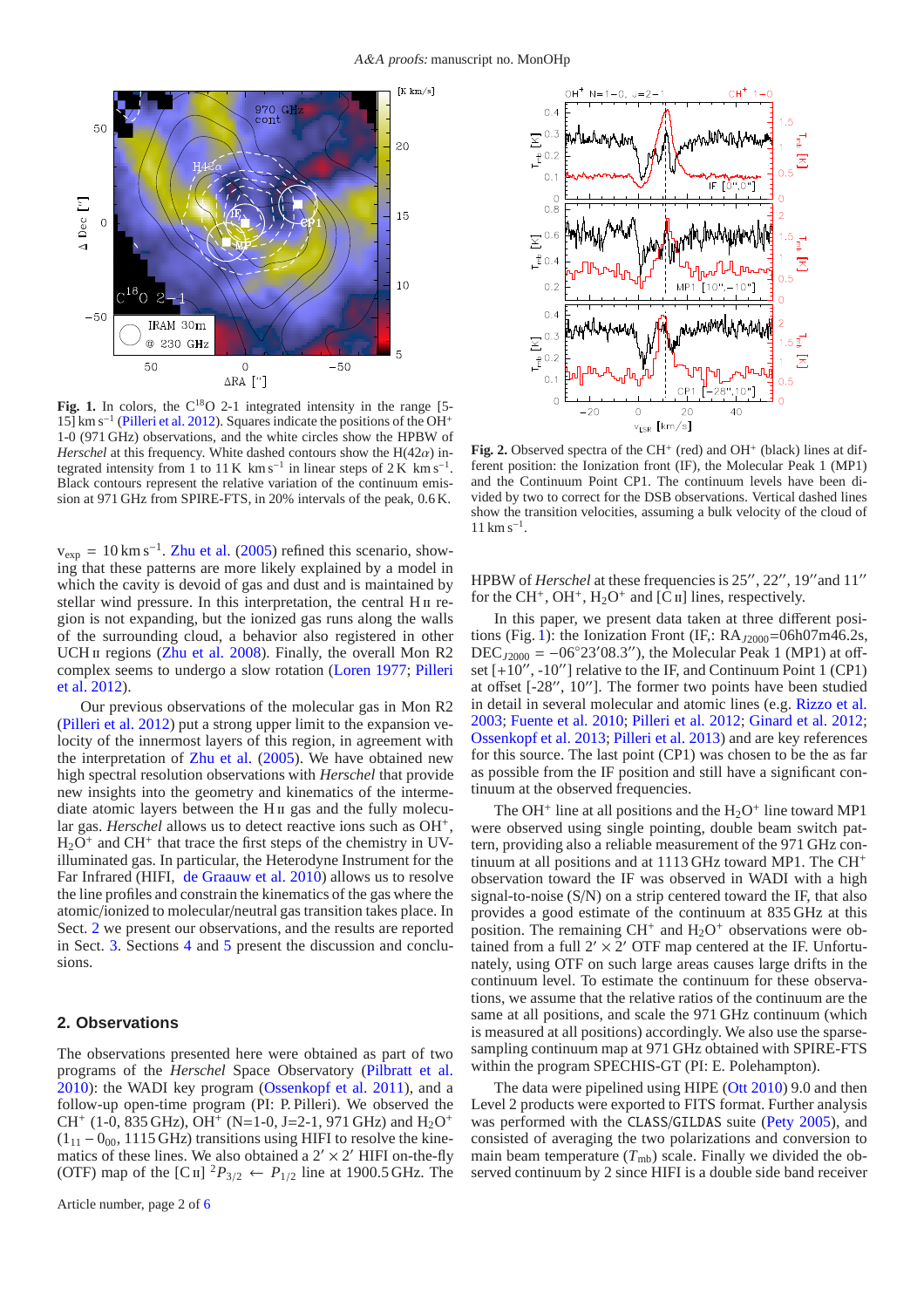**Table 1.** Observed noise and continuum brightness, in  $T_{\text{mb}}$ .

|          | IF $[0'', 0'']$ |              | MP1 $[10", -10'']$ CP1 $[-28", 10'']$ |              |      |              |
|----------|-----------------|--------------|---------------------------------------|--------------|------|--------------|
| Species  | rms             | $T_{\rm c}$  | rms                                   | $T_{\rm c}$  | rms  | $T_c$        |
|          | [mK]            | [K]          | [mK]                                  | [K]          | [mK] | [K]          |
| $CH+$    | 25              | 0.45         | 129                                   | $0.57^{(a)}$ | 153  | $0.26^{(a)}$ |
| $OH+$    | 21              | 0.57         | 60                                    | 0.72         | 19   | 0.33         |
| $H_2O^+$ | 180             | $0.67^{(a)}$ | 40                                    | 0.85         | 280  | $0.39^{(a)}$ |

**Notes.** Noise *rms* values have been calculated on a  $T_{\text{mb}}$  scale with  $\Delta v = 0.5 \text{ km s}^{-1}$ .

 $(a)$  The observed continuum level is not reliable, and the value reported here is an estimate based on the OH<sup>+</sup> continuum (see text).

with a sideband ratio of  $\sim$  1 [\(Roelfsema et al. 2012\)](#page-5-19) at these frequencies.

#### <span id="page-2-0"></span>**3. Results**

Figure [2](#page-1-2) displays the detected lines toward the IF, MP1 and CP1.  $H<sub>2</sub>O<sup>+</sup>$  $H<sub>2</sub>O<sup>+</sup>$  $H<sub>2</sub>O<sup>+</sup>$  was not detected toward any position (see Table 2 for the detection limits). This provides strong limits on the gas molecu-lar fraction [\(Hollenbach et al. 2012](#page-5-20)). OH<sup>+</sup> is detected in absorption at all positions, with two broad features peaking at blueshifted ( $\Delta v \sim -8$  km s<sup>-1</sup>) and red-shifted ( $\Delta v \sim 4$  km s<sup>-1</sup>) velocities relative to 11 km s<sup>-1</sup>, the bulk velocity of the cloud. CH<sup>+</sup> is observed in emission in the interval  $[5,20]$  km s<sup>-1</sup>. Toward IF and MP1, and tentatively toward CP1, it presents an absorption feature at blue-shifted velocities  $([-5,5] \text{ km s}^{-1})$ .

In Fig. [3,](#page-3-1) we show the integrated intensity maps of the  $CH<sup>+</sup>$ and  $[C\pi]$  lines obtained from our OTF mapping observations in different velocity bins. The red-shifted emission is clearly related to the H<sub>II</sub> region and to the surrounding PDRs, whereas the blue-shifted absorption better correlates with the C<sup>18</sup>O 2-1 emission, as well as the 971GHz continuum emission (shown in Fig. [1\)](#page-1-1) tracing the bulk of the dust emission associated with the molecular cloud. The central velocities [5-12] km s<sup>-1</sup> seem to be associated with the H<sub>II</sub> region and the northern, low-UV irradiated PDR described in [Ginard et al.](#page-5-15) [\(2012](#page-5-15)) and [Pilleri et al.](#page-5-3) [\(2013](#page-5-3)).

In the following, we focus on the blue- and red-shifted velocities. We define the *blue* and *red* intervals as [-5,5] km s−<sup>1</sup> and [1[2](#page-3-0),20] km s<sup>-1</sup>, respectively. In Table 2 we present a summary of the observational results, detailed below.

 $CH<sup>+</sup>$  Owing to very high critical densities, the CH<sup>+</sup> level population is out of local thermodynamic equilibrium, thus the column density of the gas associated with the emission line depends on the assumed excitation temperature  $(T_{ex})$ . As a first approximation, we used the MADEX large velocity gradient (LVG) code [\(Cernicharo 2012](#page-5-21)) assuming the typical physical conditions of the PDR ( $n_{\text{H}_2}$  ~ 2 × 10<sup>5</sup> cm<sup>−3</sup>,  $T_{\text{kin}}$  ~ 100 K, [Pilleri et al. 2012\)](#page-5-6) to estimate the column density of this molecule at all positions, since the bulk of the CH<sup>+</sup> emission is expected to arise in the most exposed layers  $(A_V \le 1)$  of the PDR [\(Nagy et al. 2013](#page-5-22)). To fit the observed intensity of the  $J=1-0$  line toward the IF position, the LVG code returns  $T_{ex} \sim 10$  K, an opacity of  $\tau = 3.2$ and a total column density of  $7.4 \times 10^{13}$  cm<sup>-2</sup> for the red-shifted velocity interval. On the other extreme, if we consider that the emission stems from the densest layer ( $n_{\text{H}_2}$  = 3 × 10<sup>6</sup> cm<sup>-3</sup>,

[Rizzo et al. 2003;](#page-5-1) [Pilleri et al. 2012\)](#page-5-6), we obtain  $T_{ex} = 14$  K and  $N(CH^+) = 6 \times 10^{12}$  cm<sup>-2</sup>, corresponding to an opacity of 0.2.

The column density in the *blue* interval can be calculated with the usual steps for absorption measurements. We calculated the opacity of the absorption at each velocity as  $\tau = -\log(T_l/T_c)$ where  $T_l$  and  $T_c$  are the line and continuum intensities, respectively. This can be used to estimate the molecular column density using  $N(CH^+) = 3.1 \times 10^{12} \int \tau dv \, cm^{-2}$  [\(Godard et al. 2012\)](#page-5-23). In the expression above, we have assumed that the absorbing CH<sup>+</sup> gas is almost entirely in its ground rotational state ( $T_{\text{ex}} < 5 \text{ K}$ ), which is justified by the relatively large Einstein A*ul* coefficient for this transition, implying a large critical density (>  $10^6 \text{ cm}^{-3}$ ). We also assume that the covering factor over the continuum source is unity. This is reasonable according to the SPIRE map (Fig. [1\)](#page-1-1), although we cannot exclude some clumpiness at smaller scales.

OH<sup>+</sup> We calculated the integrated opacities  $\int \tau dv$  of the OH<sup>+</sup> line in the different velocity intervals (see Table [2\)](#page-3-0). Since the ground state of OH<sup>+</sup> is split into two levels with a negligible energy difference we assume that the population in each level is proportional to their level degeneracies, and included the corresponding correction factor 1.5 in the total column density calculations (see [Gupta et al. 2010;](#page-5-24) [Neufeld et al. 2010](#page-5-25); [Gerin et al.](#page-5-26) [2010\)](#page-5-26). This gives a simple expression for the total column density,  $N(OH^+) = 4.69 \times 10^{12} \int \tau d\tau$  cm<sup>-2</sup>. The column density re-sults are reported in Table [2.](#page-3-0)

 $H_2O^+$  We derived upper limits to the opacity and the column density of  $H_2O^+$  assuming a  $3\sigma$  detection (calculated at the spectral resolution of  $1 \text{ km s}^{-1}$ ) and a line width of  $3 \text{ km s}^{-1}$ . Alike  $OH<sup>+</sup>$ , the ground state of  $H<sub>2</sub>O<sup>+</sup>$  is separated into two very close energy levels, and the same correction factor 1.5 must be used to relate the integrated opacity with the column density. This leads to the expression:  $N(\text{H}_2\text{O}^+) = 4.28 \times 10^{12} \int \tau d\text{v cm}^{-2}$ . The re-sulting column densities are reported in Table [2.](#page-3-0) For CP1, the noise in the spectrum is too high compared to the continuum level to estimate a reliable upper limit to the column density.

#### <span id="page-2-1"></span>**4. Discussion**

# 4.1. Origin of the OH<sup>+</sup> and CH<sup>+</sup> emission and absorption

The column density ratio  $N(OH^+)/N(H_2O^+)$  toward MP1 is higher than 8 for both the *blue* and *red* intervals. We can use this ratio to estimate an upper limit to the molecular fraction,  $f(H_2)$  =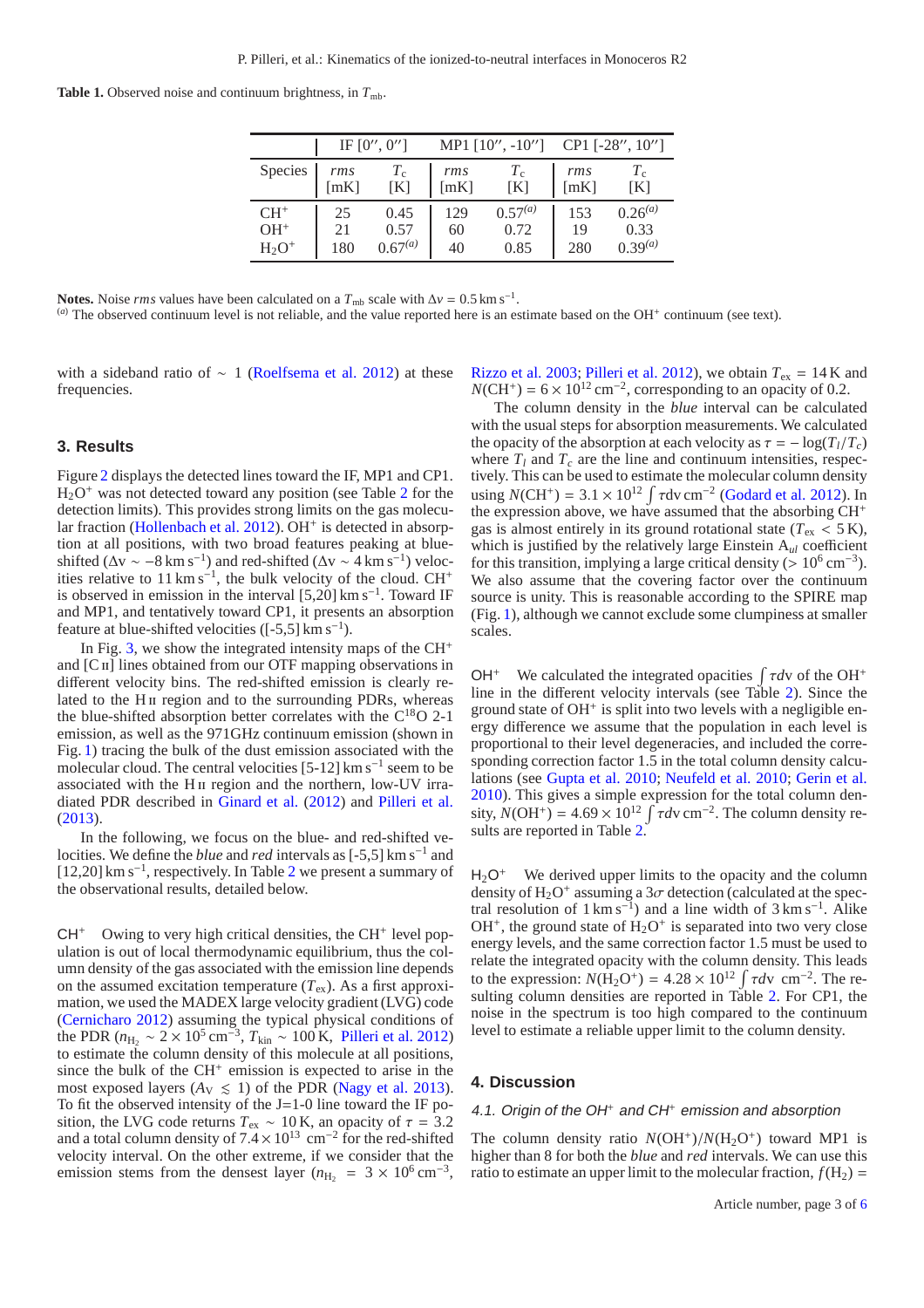

<span id="page-3-1"></span>**Fig. 3.** Integrated intensity of the *blue* ([-5, 5] km s<sup>-1</sup>), central ([5,12] km s<sup>-1</sup>) and *red* ([12, 20] km s<sup>-1</sup>) intervals of the CH<sup>+</sup> 1-0 (color scale) and [Cii] lines (black contours, starting at 15 K km s<sup>−</sup><sup>1</sup> with a step of 5 K km s<sup>−</sup><sup>1</sup> for the *blue* interval, starting at 50 K km s<sup>−</sup><sup>1</sup> with a step of 50 K km s<sup>−</sup><sup>1</sup> for the central and *red* intervals). White contours are the integrated intensity between 5 and 15 km s<sup>−1</sup> of the C<sup>18</sup>O 2-1 line. In the blue interval, the CH<sup>+</sup> absorption (dark color) correlates with the molecular cloud.

<span id="page-3-0"></span>**Table 2.** Observational results.

|          |                 |                      | $\int T_{\rm mb}dv$<br>[K km s <sup>-1</sup> ] | $\int \tau dv$<br>$\left[\mathrm{km}\,\mathrm{s}^{-1}\right]$ | N(X)<br>$[10^{12}$ cm <sup>-2</sup> ] |
|----------|-----------------|----------------------|------------------------------------------------|---------------------------------------------------------------|---------------------------------------|
| $CH+$    | ΙF              | $[-5,5]$             | $-0.94$                                        | 2.66                                                          | 8.25                                  |
| $CH+$    | MP1             | $[-5,5]$             | $-2.13$                                        | 4.16                                                          | 12.9                                  |
| $CH+$    | CP <sub>1</sub> | $[-5,5]$             | $<-0.55$                                       | 2.19                                                          | <6.7                                  |
| $CH+$    | IF              | $[12-20]$            | 4.26                                           |                                                               | $74^{(a)}$                            |
| $CH+$    | MP <sub>1</sub> | $[12-20]$            | 4.21                                           |                                                               | $72^{(a)}$                            |
| $CH+$    | CP <sub>1</sub> | $[12-20]$            | 3.05                                           |                                                               | $52^{(a)}$                            |
| $OH+$    | IF              | $[-5,5]$             | $-1.09$                                        | 2.30                                                          | 10.8                                  |
| $OH+$    | MP <sub>1</sub> | $[-5,5]$             | $-0.93$                                        | 1.75                                                          | 8.2                                   |
| $OH+$    | CP <sub>1</sub> | $[-5,5]$             | $-0.64$                                        | 2.40                                                          | 11.3                                  |
| $OH+$    | IF              | $[12-20]$            | $-0.77$                                        | 1.55                                                          | 7.3                                   |
| $OH+$    | MP1             | $[12-20]$            | $-0.93$                                        | 1.50                                                          | 7.0                                   |
| $OH+$    | CP <sub>1</sub> | $[12-20]$            | $-0.39$                                        | 1.36                                                          | 6.4                                   |
| $H_2O^+$ | IF              | $[-5,5]$ , $[12-20]$ |                                                | < 1.39                                                        | < 5.94                                |
| $H_2O^+$ | MP1             | $[-5,5]$ , $[12-20]$ |                                                | < 0.20                                                        | < 0.86                                |

Notes. Upper limits are calculated assuming a  $3\sigma$  Gaussian profile with a width of  $3 \text{ km s}^{-1}$ . (*a*) The column density of CH<sup>+</sup> observed in emission is calculated for  $n_{\text{H}_2} = 2 \times 10^5$  cm<sup>-3</sup>,  $T_{\text{kin}} = 100$  K, and a line width of 7.5 km s<sup>-1</sup>.

 $2n_{\text{H}_2}/(n_{\text{H}} + 2n_{\text{H}_2})$ , using the relationship  $\text{[OH}^+]/\text{[H}_2\text{O}^+] = 0.64 +$  $0.12 \times (T_{\text{kin}}/300)^{(-0.5)} / f(H_2)$  [\(Gerin et al. 2010\)](#page-5-26). Assuming  $T_{\text{kin}}$  $= 100$  K leads to  $f(H_2) \le 0.03$ , *i.e.*, the regions producing the absorption consist of mainly atomic gas, and most likely correspond to the first layer of the PDR or the UV-irradiated walls of an outflow. Toward the IF and CP1 positions we obtain looser upper limits due to the large *rms* in the H<sub>2</sub>O<sup>+</sup> spectra. Because the spatial distribution of most of molecular tracers (such as  $C^{18}O$ and  $^{13}CO$ ) peak toward the molecular bar [\(Pilleri et al. 2012\)](#page-5-6) whereas atomic tracers such as  $[C<sub>II</sub>]$  have more a circular spatial distribution (Fig. [3\)](#page-3-1), we expect that the molecular fraction is lower toward the IF and CP1 compared to the molecular bar, represented by the position MP1.

The column density for the *red* and the *blue* intervals of OH<sup>+</sup> is approximately constant toward all three positions. Even to-

ward CP1, the farthest from the IF and at the edge of the H<sub>II</sub> region, OH<sup>+</sup> shows spectral profiles and column densities similar to the IF and CP1 position. This suggests that all these absorptions are produced by the same diffuse layers that actually extend for more than  $30''$  (0.12 pc) around the IF.

Several scenarios can be proposed to account for observed line kinematics. One possible interpretation is that the  $OH<sup>+</sup>$  absorption comes from two mainly atomic clouds in the line of sight, being both unrelated with the UCH  $\scriptstyle\rm II.$  This explanation is unlikely for several reasons. First of all, the clouds have similar and large linewidths ( $\sim$ 5 km s<sup>-1</sup>) and is unlikely that they originate from two separate clouds. Secondly, the  $[C\,\pi]$  and  $CH^+$ maps (Fig. [3\)](#page-3-1) show that this semi-atomic, red-shifted gas is spatially constrained to the location of the H<sub>II</sub> region. The similarity of the CH<sup>+</sup> and OH<sup>+</sup> absorption velocities suggest that OH<sup>+</sup> also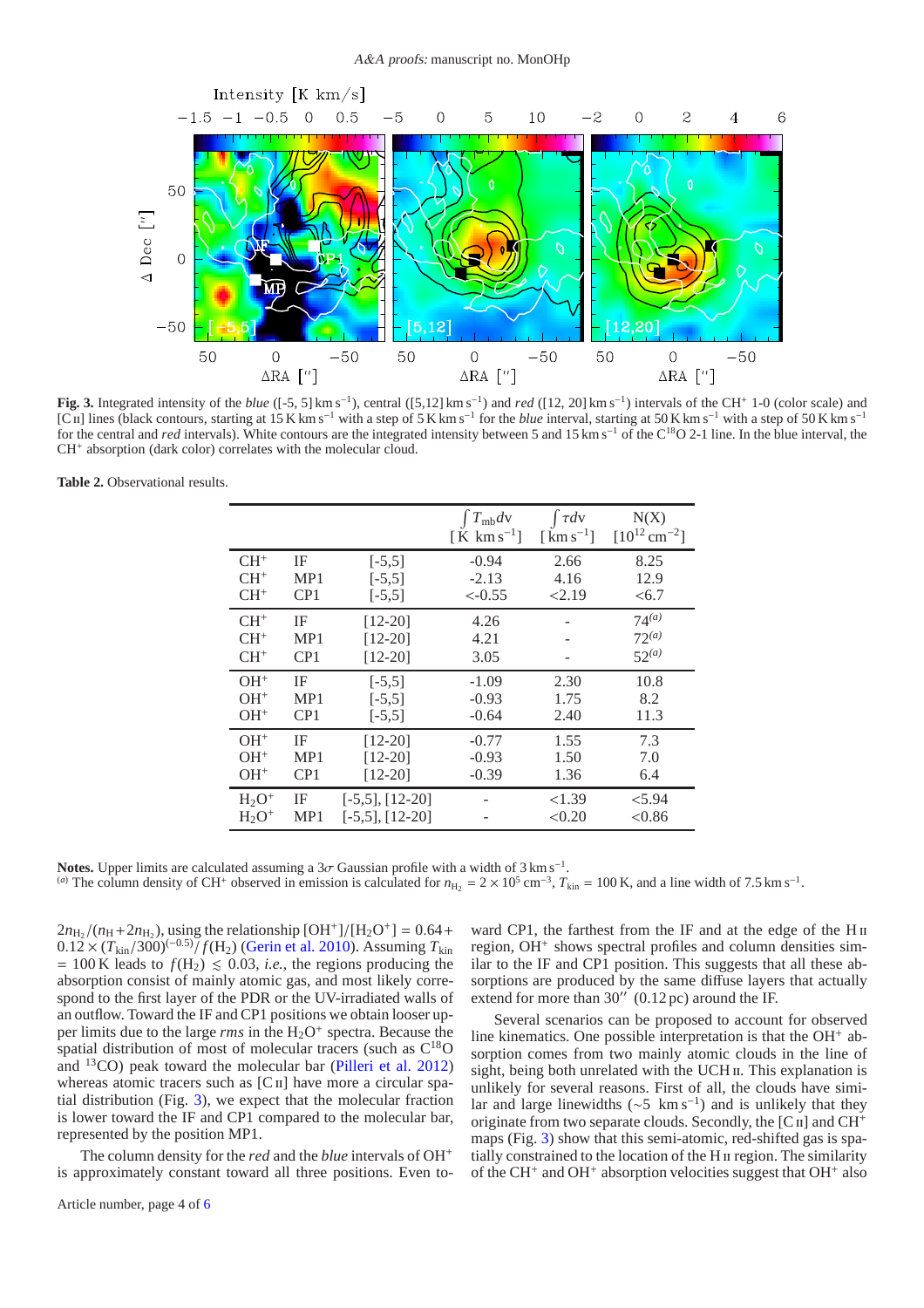originates in this region. A second possibility is that the absorptions comes from the large scale bipolar outflow associated with this IR cluster [\(Giannakopoulou et al. 1997](#page-5-7); [Tafalla et al. 1997](#page-5-27); [Xu et al. 2006](#page-5-28)). However, if the absorptions were associated to a bipolar outflow at a certain inclination to the plane of the sky, the *red* and *blue* profiles would be significantly different toward MP1 and CP1 that are separated by ∼43″, therefore we can discard this possibility. We cannot discard though the presence of an outflow with a perfect symmetrical pole-on configuration, although it is quite unlikely to have such a perfectly symmetrical pole-on structure.

It is more likely, however, that the low molecular fraction layers are associated with the PDR around the H<sub>II</sub> region. In this case, the profiles of the OH<sup>+</sup> line can provide important information about the kinematics of the UCHII region. In the picture of an expanding H  $\mu$  region (Jaff[e et al. 2003](#page-5-8)), the values of the velocity centroids of the blue- and red-shifted absorption features would provide an upper limit to the expansion velocity of this layer,  $\sim 8$  km s<sup>-1</sup> for the front side, and  $\sim 4$  km s<sup>-1</sup> for the back side. The main argument against this interpretation is that one would expect to see some changes in the separation between the red and blue absorptions among the observed positions. In the description of [Zhu et al.](#page-5-9) [\(2005](#page-5-9)), in which the molecular cloud is sustained by the stellar wind pressure, the atomic gas would be instead entrained in the ionized gas that flows along the walls of the cavity. This latter interpretation better explains the absence of a difference in the OH<sup>+</sup> profiles toward the three positions. However, an anisotropic expansion or a larger shell could also explain this pattern. Finally, neither the expansion scenario or the [Zhu et al.](#page-5-9) [\(2005\)](#page-5-9) model are able to fully explain the change in the kinematics between the ionized gas (that peaks at  $25 \text{ km s}^{-1}$ , see Jaff[e et al. 2003\)](#page-5-8) and the atomic gas (peaking at 15 km s<sup>-1</sup>, this paper). Thus, our data cannot distinguish between these two interpretations.

In Fig. [4,](#page-4-1) we show the sketch of a model that is consistent with the observations presented here. The dust grains in the molecular cloud in the back side (relative to the observer) of the H<sub>II</sub> region are responsible for the observed continuum emission (see Fig. [1\)](#page-1-1). The  $\tilde{OH}^+$  and  $CH^+$  absorption signatures arise in the mainly atomic layers of the PDR in front of the molecular cloud. The emission of the high density molecular gas in the back of the H<sub>II</sub> region produces the observed absorption-emission profile. The continuum emission must be mainly produced by the dust behind the H<sub>II</sub> region to allow absorption at both blue-shifted and red-shifted velocities. This means that the gas density and column densities are larger in the back than in the front side.

#### 4.2. Comparison with chemical models

In our schematic view of Mon R2, the cloud is constituted by spherically symmetric layers of different densities (Fig. [5\)](#page-4-2). The layers surround the H<sub>II</sub> region so that the PDRs are found both in the back and in the front of the H<sub>II</sub> region. We have used the M[eudon PDR code](#page-5-30) [\(Le Petit et al. 2006](#page-5-29)[;](#page-5-30) Goicoechea & Le Bourlot [2007;](#page-5-30) [Gonzalez Garcia et al. 2008;](#page-5-31) [Le Bourlot et al. 2012\)](#page-5-32) version 1.4.3 to compare the column densities derived from the observations to those predicted by gas-phase chemical models. Since the Meudon code is a 1-D model, these are radial column densities integrated from the beginning of the PDR at *r*=0.08 pc. The input parameters of the model and the density structure are the same as in [Pilleri et al.](#page-5-6) [\(2012,](#page-5-6) [2013\)](#page-5-3).

The results of the codes are shown in Fig. [5.](#page-4-2) In the code, most of the OH<sup>+</sup> and CH<sup>+</sup> is produced at the transition between the atomic and molecular layers at  $A_V \sim 1$ . The code predicts



<span id="page-4-1"></span>**Fig. 4.** Sketch of the Mon R2 region. The continuum emission is due to the dust grains in the back side of the molecular cloud, and the OH<sup>+</sup> and CH<sup>+</sup> absorptions arise in the PDR layers.



<span id="page-4-2"></span>**Fig. 5.** Results of the Meudon PDR code, using the same input parameters of [Pilleri et al.](#page-5-6) [\(2012](#page-5-6)). The upper panel shows the physical conditions as a function of the distance from the IF. The bottom panel shows integrated column densities for the species studied in this work. The shaded area indicates the region where the fraction of molecular to atomic gas,  $f(H_2)$ , is less than 0.1.

 $N(OH<sup>+</sup>) = 1.35 \times 10<sup>13</sup>$  cm<sup>-2</sup> in each side (back and front) of the sphere, in good agreement with the observed values. This supports that the  $OH<sup>+</sup>$  absorption is due to the most exposed layers of the PDR. Concerning CH<sup>+</sup>, the code predicts a column density of  $1.6 \times 10^{13}$  cm<sup>-2</sup> in each side of the cloud. This is in reasonable agreement with the column density obtained from the LVG calculations, considering the large uncertainties in the column density and the simplicity of our sketch model. The code predicts also a column density of  $H_2O^+$  of  $6\times10^{12}$  cm<sup>-2</sup>, in good agreement with our upper limits toward the IF.

## <span id="page-4-0"></span>**5. Conclusions**

We have presented observations of the reactive ions OH<sup>+</sup>, CH<sup>+</sup> and  $H_2O^+$  of the Monoceros R2 complex obtained with the HIFI